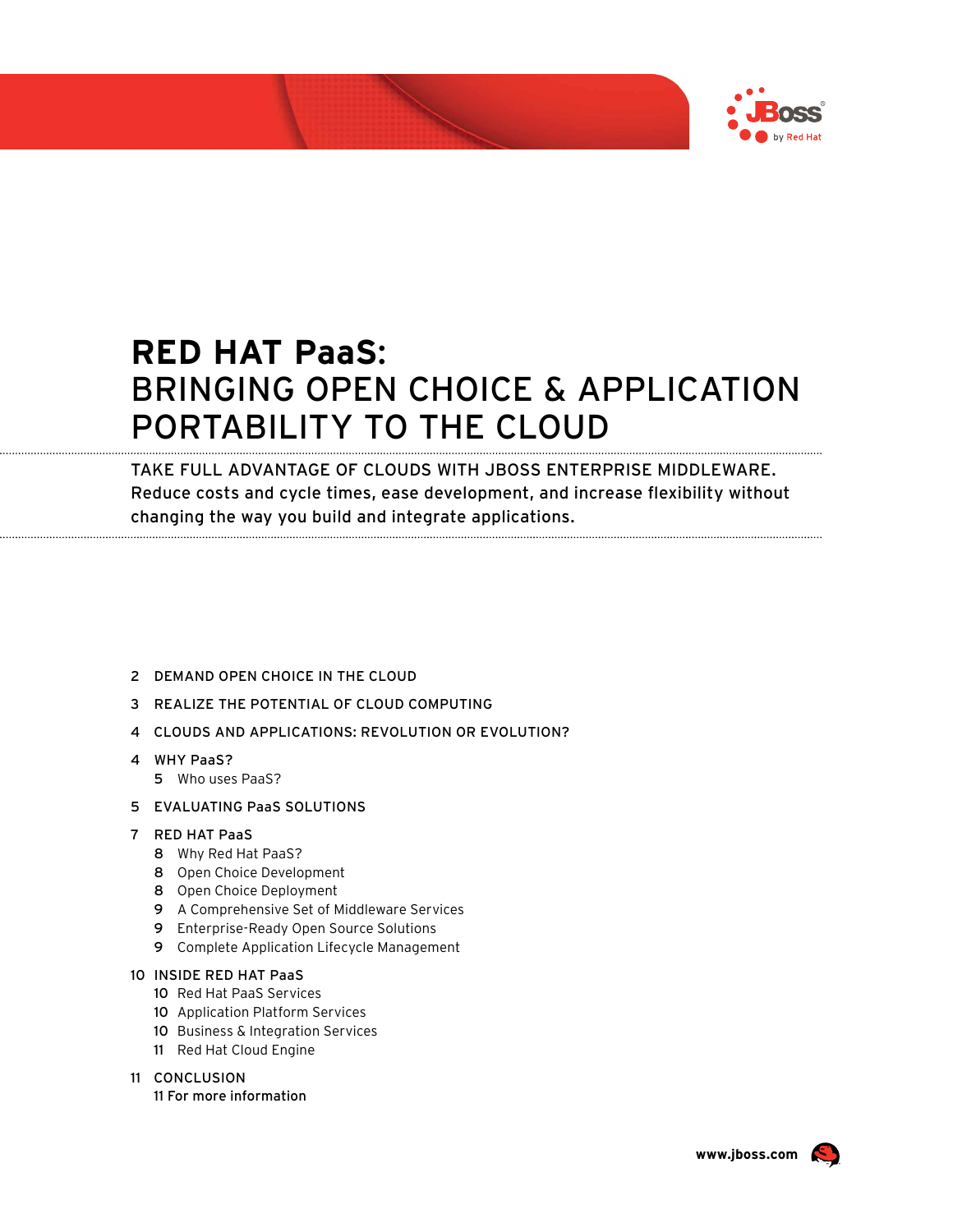

### DEMAND OPEN CHOICE IN THE CLOUD

Today's enterprises can realize significant advantages in cost, flexibility, and overall business agility by using cloud computing resources. With access to systems infrastructure and application infrastructure in the cloud, applications use only the resources they need, and organizations pay only for what they use  $-a$  model that promises to eliminate waste and shelfware, accelerate the creation of new applications, and maximize ongoing portability and flexibility. For IT, cloud computing represents an important new phase of virtualization that facilitates more efficient business models. But to take advantage of cloud computing, must organizations, as some vendors claim, change their approaches to developing and integrating applications, and even rewrite applications?

With Red Hat PaaS, a Platform-as-a-Service (PaaS) offering based on JBoss Enterprise Middleware and other technologies, these complex approaches will not be necessary. Red Hat PaaS will enable organizations to radically simplify the process of developing, deploying, and managing applications in public and private clouds.

Red Hat PaaS combines cloud-aware tools and optimized runtime services to help organizations maximize the advantages of cloud computing for a wide range of new and existing applications, without having to rewrite applications or adopt new languages and development tools. An open environment that ensures maximum flexibility in development and deployment, Red Hat PaaS will bring the proven value of the comprehensive JBoss Enterprise Middleware portfolio to the cloud-any cloud-while providing cloudaware capabilities that help developers and their colleagues take full advantage of their clouds of choice.

Going beyond the rudimentary application container features offered by some PaaS solutions, Red Hat PaaS will deliver a set of integrated runtime services and management capabilities that span the entire application lifecycle. From development to deployment to management, Red Hat PaaS will enable organizations to leverage the benefits of the seasoned and increasingly valuable open source middleware stack into the cloud.

A wide range of services from JBoss Enterprise Middleware will be offered as Red Hat PaaS services, easing the process of making these middleware capabilities available to developers and, in turn, enabling a wide range of applications to run efficiently in the cloud. Red Hat PaaS will also offer open choice for development and deployment. Developers can create applications once using their standard tools, and then deploy to their systems infrastructure environments of choice, whether a private cloud, public cloud, traditional on-premises infrastructure, or a combination, and then move application workloads freely among these options without modification. As a result, developers will be able to streamline development and testing processes, scale deployments in response to business requirements and user demand, and manage applications that are deployed across multiple systems infrastructure environments. With Red Hat PaaS, which will include Red Hat PaaS services and the Red Hat cloud engine, IT organizations can retain and enhance their current development and integration approaches, while deploying applications to achieve the cloud economy and flexibility that drive business agility.

This paper describes the capabilities, direction, and underlying principles of Red Hat's PaaS strategy and is intended to help enterprise IT organizations, ISVs, and anyone who is planning a cloud deployment. Red Hat PaaS components will be delivered in phases so that our customers can take advantage of features and functionality as soon as possible.

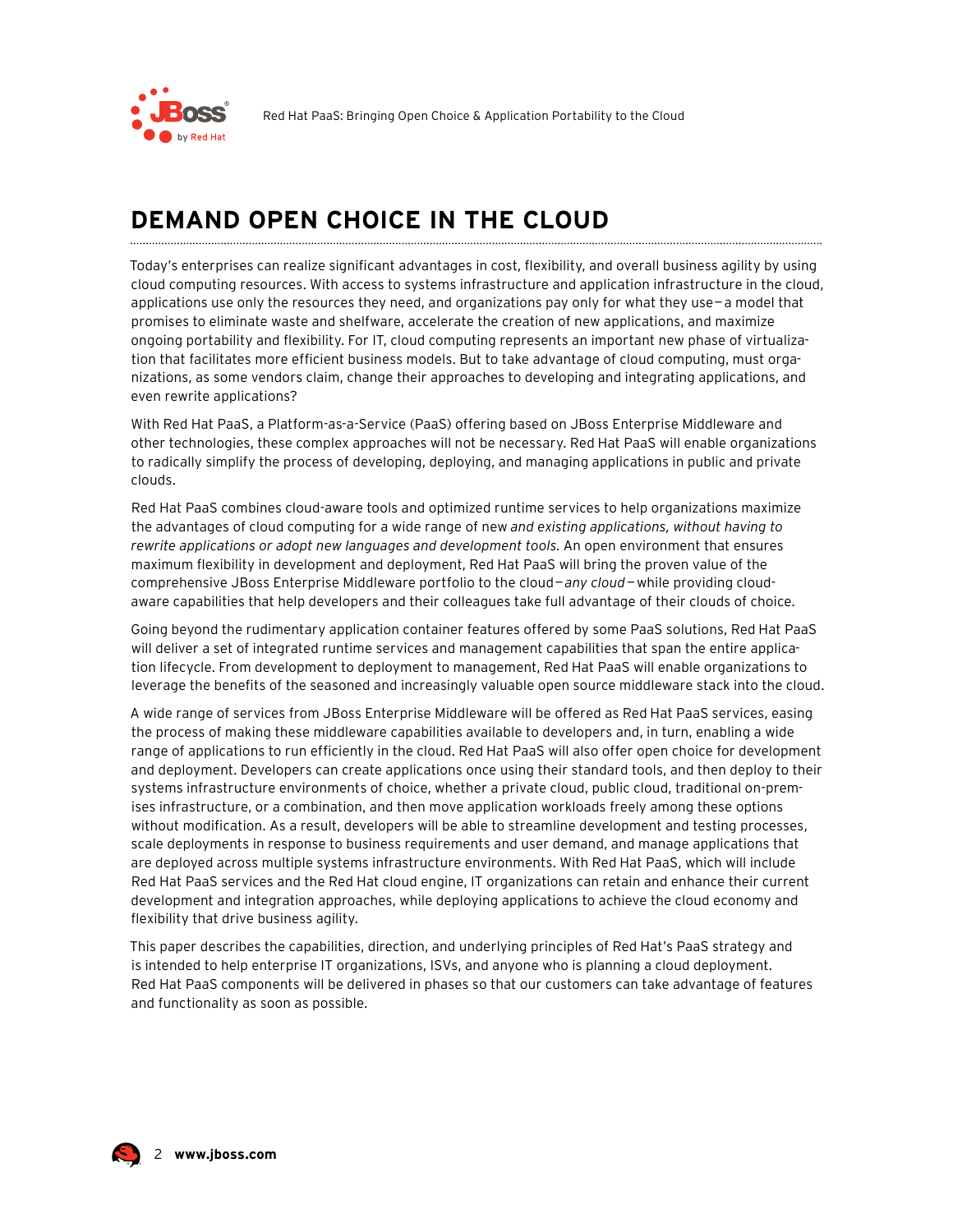

### REALIZE THE POTENTIAL OF CLOUD COMPUTING

Today many business and IT leaders, along with application developers, are excited by the potential of cloud computing. And the excitement is justified as this new application deployment strategy promises to bring greater flexibility and an optimized cost structure while ensuring that IT organizations can meet SLAs and keep business moving.

Most organizations deploy vastly more compute power and storage than they need. By one estimate, a majority of computing capacity is idle. This situation has arisen not because buyers are wasteful but because application owners are dedicated to delivering applications that meet business needs. And to do this well, they must ensure sufficient capacity for each application while maintaining control over its deployment and operation. Concurrently, they find it difficult to increase capacity on-demand to meet sudden increases in demand based on business changes.

Cloud computing offers a new way to address these basic requirements. With the availability of one or more clouds, enterprises who deploy and manage applications do not need to purchase extra resources "just to be safe." They can instead use only what they need and pay only for what they use, taking advantage of a set of resources shared among the divisions of a single company (a private cloud), or shared across many different companies (a public cloud). The ability to right-size systems infrastructure for the task at hand-not only on initial application deployment but as an automatic, elastic-scaling process throughout the useful life of the application-can drive dramatic savings in the cost of development, operations, and systems administration.

Cloud computing streamlines the entire application lifecycle. The many onerous tasks associated with purchasing, installing, and configuring systems infrastructure and application infrastructure become instead a simple point-and-click administrative process, and those resources can be released again just as easily. In addition, the ongoing process of updating and upgrading systems, middleware, and applications can be centralized in the cloud, thereby eliminating distribution challenges, dramatically reducing overhead costs, freeing resources, and reducing disruption for users.

Clouds also bring opportunities to simplify and fine-tune application deployments above the systems infrastructure layer. Administrators and developers can tailor runtime middleware for the needs of any given application by:

• Selecting and running only the required components

- Sharing resources between and among applications when appropriate
- Eliminating the burden of managing software updates, different versions, and the complex policies of license agreements

Ultimately, clouds will drive an efficient market in which organizations can match their needs to a best-ofbreed infrastructure solution. If the cloud meets its SLAs reliably, then it can remove cost, risk, and worry for those who must keep business processes and applications running smoothly.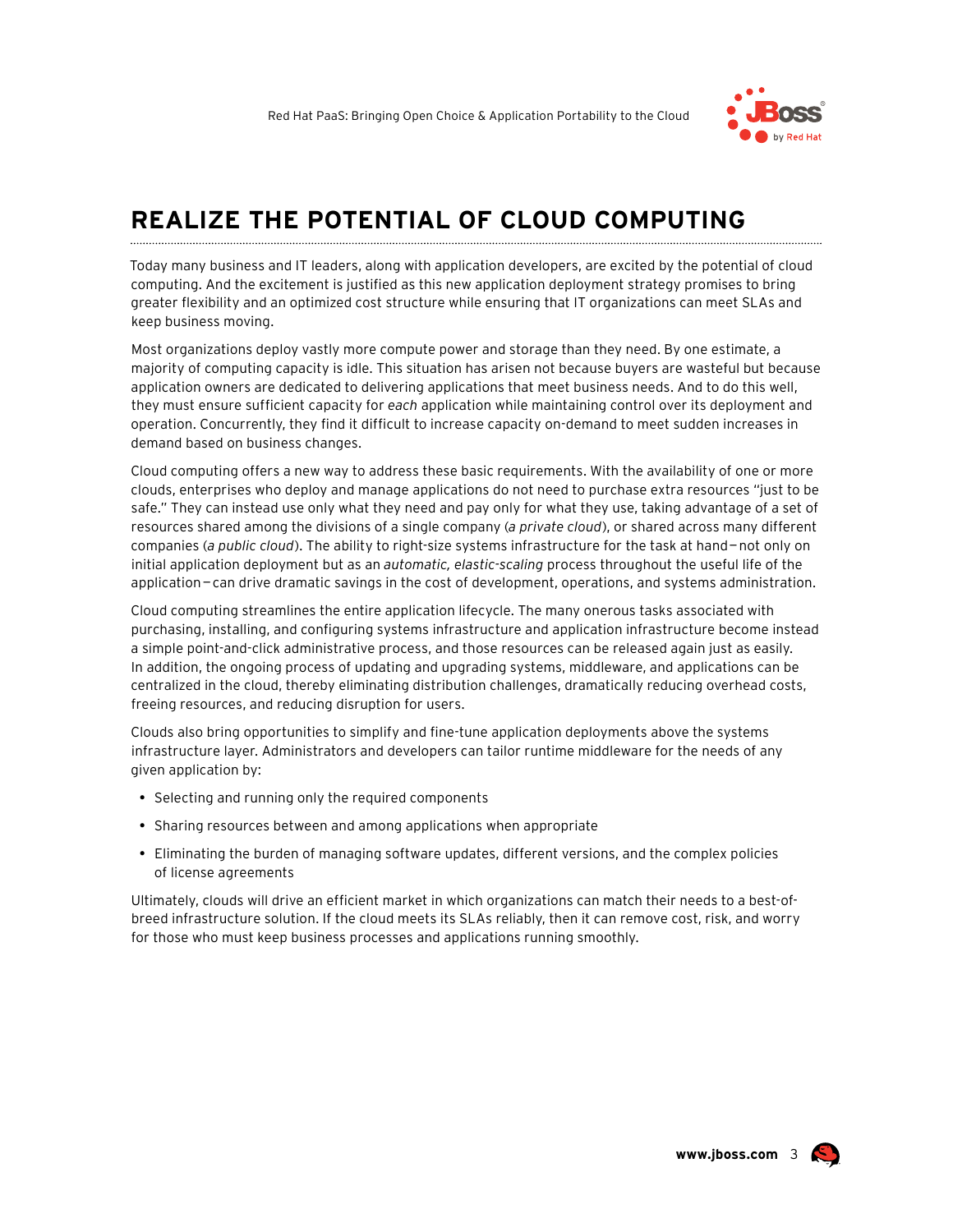

#### **CLOUD TERMINOLOGY**

Cloud services are categorized by the kinds of resources they make available to their clients:

#### laaS (Infrastructure-as-a-Service)

Hardware and systems software, including servers, networks, storage, and operating systems, delivered as a service.

#### PaaS (Platform-as-a-Service)

Software for building, integrating, deploying, and managing applications, delivered as a service.

#### **SaaS** (Software-as-a-Service)

An application for end users delivered as a service.

### **CLOUDS AND APPLICATIONS: REVOLUTION OR EVOLUTION?**

Some industry watchers tout cloud computing as the next IT revolution; and its benefits certainly are revolutionary. But revolution implies disruption-a dramatic change in the way we work. Must we endure disruption in our processes, and in our application development processes in particular, in order to take advantage of clouds?

Smart, savvy IT executives and their teams have spent the last decades in a strategic drive to minimize business risk and maximize productivity by:

- Adopting portable tools and languages such as Java
- Insisting that their middleware run on multiple platforms
- Creating platform-independent architectures
- Designing loosely-coupled applications, standard interfaces, and service-oriented architectures
- Taking advantage of virtualization
- Embracing open source software

In short, these IT teams have done everything they can to increase flexibility for their organizations and maintain control over their IT destinies. All of this important work can be leveraged in the cloud, and has prepared organizations, for smooth adoption of cloud deployment. Clouds do not require a revolution in development processes-they are simply the next logical advance in virtualization. IT leaders should therefore be wary of any vendor claims to the contrarv.

### **WHY PaaS?**



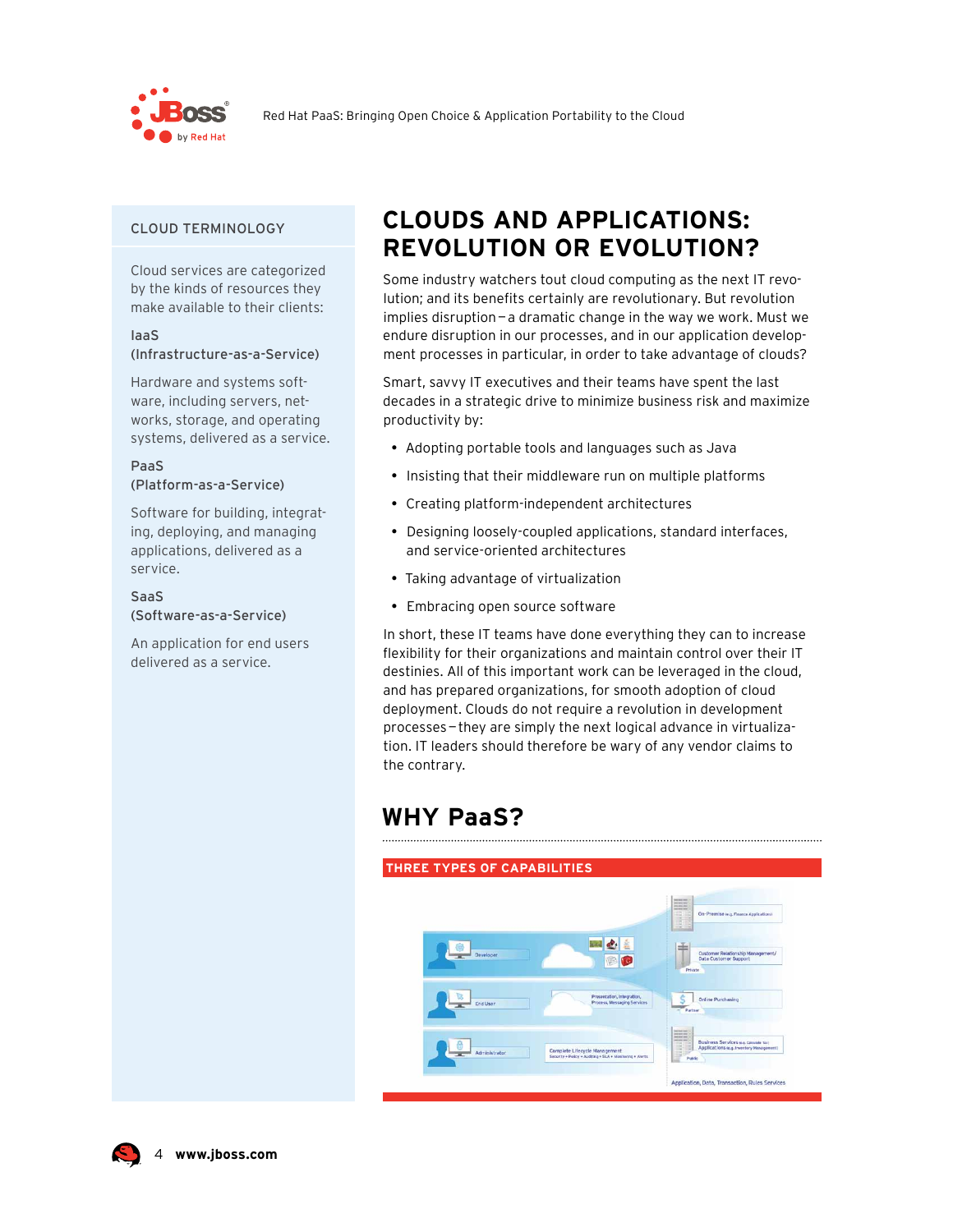

PaaS is a set of software capabilities and application infrastructure, offered as a service within a public or private cloud. It enables you to manage the complete lifecycle of an application, including development, integration, testing, deployment (and redeployment), monitoring, and management, at a level of abstraction that hides many details of systems infrastructure and application infrastructure from developers and their applications.

A cloud begins with an laaS (Infrastructure-as-a-Service) that offers virtualized access to systems infrastructure. An important goal of PaaS is to provide access to the resources of the laaS, enabling administrators to manage the resources available to them. But PaaS also virtualizes access to application infrastructure (runtime middleware services), providing simpler APIs that make it easier for developers to create and deploy applications that meet business requirements without worrying about deployment details or boundaries between machines, networks, or even clouds.

While users of either PaaS or traditional middleware might be deploying applications to an on-premise systems infrastructure, a PaaS solution offers a level of abstraction that dramatically eases deployment of new and existing applications to the cloud.

PaaS can scale system resources automatically in response to demand, drawing on the resources of the underlying laaS and constrained by any policies you have defined. And it can also scale and migrate the application infrastructure (middleware) services as needed behind the scenes, simplifying ongoing application management.

PaaS delivers three types of capabilities:

- 1. Tools for people who develop, deploy, and manage applications, which enable them to develop and integrate applications, access virtualized resources, and simplify application deployment and redeployment
- 2. Tools for PaaS administrators that enable them, for example, to federate clouds and on-premises infrastructure to create a super-cloud, manage others' access to these resources, set policies for their uses, and measure and report on usage
- 3. Deployed application and integration services that make up the runtime application infrastructure, and enable applications to run and work together in the cloud or elsewhere

#### **WHO USES PaaS?**

PaaS is used by:

- . IT organizations supporting businesses, government organizations, and nonprofits can use PaaS to help reduce IT infrastructure costs and simplify application development, deployment, and management on an ongoing basis. These organizations will build private clouds, purchase time in public clouds, and perhaps make use of a combination of private clouds, public clouds, and traditional on-premises systems infrastructure and middleware in order to optimize their costs and flexibility.
- . Cloud service providers may offer PaaS (for example a PaaS solution obtained from a vendor such as Red Hat) as a service to their customers.
- ISVs and SaaS providers will use PaaS solutions to build, deploy, and manage applications that are made available to users in SaaS mode.

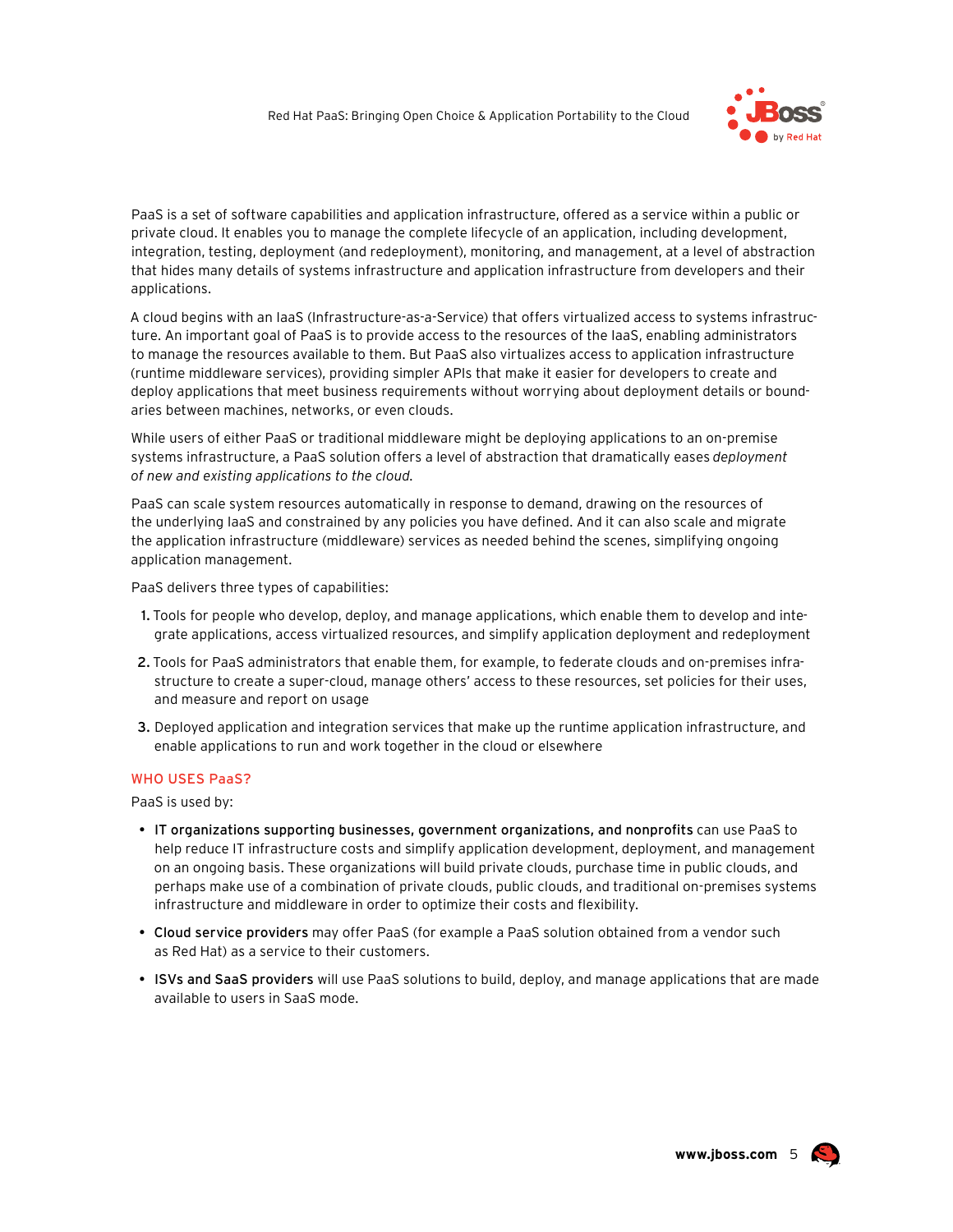

## **EVALUATING PaaS SOLUTIONS**

Not everything called a PaaS offers the same, or even similar, capabilities. PaaS offerings form a spectrum. At one end of the spectrum, they are highly specialized environments that enable extensions to SaaS software and offer components and frameworks for solving very specific classes of business problems. Other PaaS solutions are purpose-built to solve a specific type of business problem, providing productivity tools that enable developers to build one type of application with high levels of productivity.

At the other end of the spectrum are PaaS solutions, based on general-purpose middleware, that are intended for development, deployment, and management of myriad applications that address a wide range of business challenges. Red Hat PaaS, based on JBoss Enterprise Middleware, is an example of this type of PaaS solution.

| SaaS with extensions                          | Customize and extend the capabilities of a SaaS application                                                                                                              |
|-----------------------------------------------|--------------------------------------------------------------------------------------------------------------------------------------------------------------------------|
| Purpose-built PaaS                            | A framework that simplifies the development of a specific class of applications                                                                                          |
| PaaS tied to a single<br>application paradigm | Provides general capabilities, but supports only one programming model or devel-<br>opment/deployment environment                                                        |
| PaaS tied to a single cloud                   | May provide general capabilities, but can be used only in the context of a single<br>public cloud or a single type of private cloud infrastructure                       |
| Middleware hosted in the cloud                | Eases distribution of middleware across the organization, but adds no other value                                                                                        |
| General-purpose PaaS                          | Comprehensive, open, and flexible solution that simplifies the process of developing,<br>deploying, integrating, and managing applications in public and private clouds. |

#### **TYPES OF PaaS SOLUTIONS**

The more specialized PaaS solutions (the first two items in the table) may be successful in addressing their specific problem domains; and organizations needing those capabilities should not assume they must employ only one PaaS offering. In fact, the typical large organization may have multiple special-purpose PaaS services in use, just as it may have multiple SaaS applications in use that require customizations or extensions.

A general-purpose PaaS solution, such as Red Hat PaaS, serves a different need. It helps organizations realize cloud advantages quickly for the bulk of their applications, new and existing. Organizations choose this type of PaaS in the same way that they choose middleware as their standard architectures.

Organizations seeking a general-purpose PaaS should carefully evaluate whether a given solution provides sufficiently comprehensive capabilities and sufficient flexibility and openness to meet their present and future requirements. Some PaaS solutions claim to be general-purpose PaaS offerings for developing a wide range of applications. But to take advantage of these cloud-based platforms, their providers ask them to abandon their development tools, learn new languages and APIs (many of them proprietary), commit to one platform (a proprietary platform at that), and give up on the idea of application portability. Of course, given the needs of today's enterprise IT organization, this will not happen, and it should not happen. Fortunately, there is no need to do this.

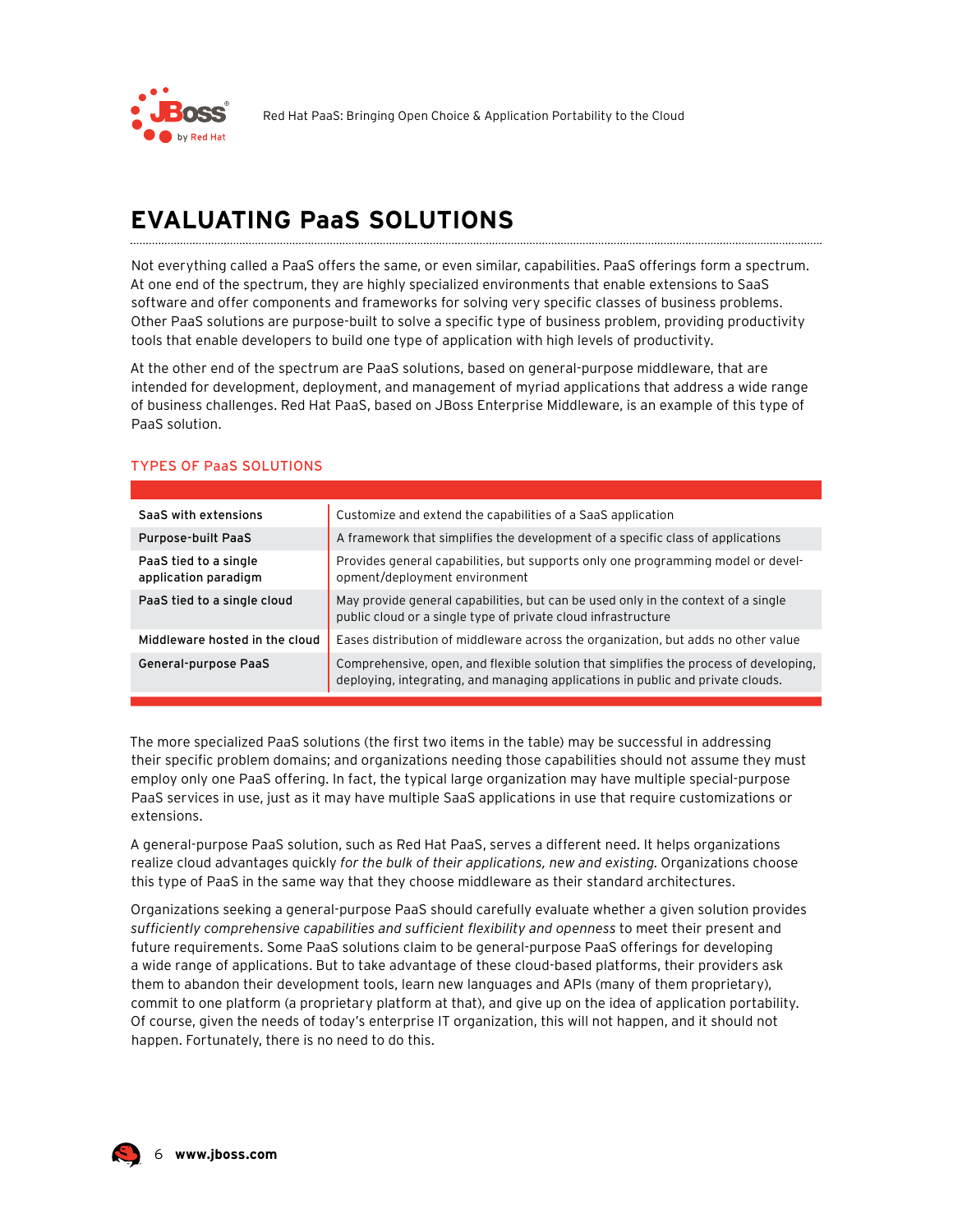

A comprehensive, flexible, and open PaaS is one that:

- Supports existing applications, development paradigms, programming models, and languages, as well as new ones. An open, general-purpose platform will enable application developers to keep using the tools and programming models they are using today, supporting languages such as JEE, POJO, Spring, Seam, GWT, Groovy, PHP, Ruby, and others, and will not force developers to use new proprietary languages or only one model.
- Protects organizations' investments by supporting deployment of existing applications to the cloud of choice. Companies cannot afford to throw away all their applications and start over.
- Enables developers to write an application once and deploy it anywhere-to any cloud or to onpremises systems infrastructure - in one step. Applications should be portable. There should be no need to tailor the application to a given cloud environment.
- Bridges multiple deployment environments with a common set of tools and services, including onpremises deployments, public clouds, and private clouds. Today's IT organizations need to be able to take advantage of multiple clouds for different purposes at different times. And they should not have to use a different tool set for each type of cloud deployment.
- Facilitates the development and integration of a broad range of applications, including capabilities that enable integration with run-the-business applications, address integration with value chain partners and external services, support complex multi-tier and composite applications, and enable integration across deployment environments. In short, organizations should be able to perform all of the types of integration that they do today, and perhaps find that some of them are easier to execute.

### **RED HAT PaaS**

With Red Hat PaaS, you will be able to take full advantage of clouds while continuing to use your preferred development tools and approaches. There will be no need to adopt new development tools or be locked into the offerings of a single cloud provider. Simply treat your preferred cloud as a new deployment option-a virtual set of resources that can be called upon as needed.

Users will be able to use Red Hat PaaS to set up their own internal PaaS (private cloud) service or to leverage the powerful capabilities of JBoss Enterprise Middleware on public clouds such as Amazon EC2. Red Hat PaaS will help users to:

- Reduce the complexity, time, and cost associated with developing, deploying, and running applications
- Take advantage of on-demand resource allocation (elastic scaling) in order to meet business demands in the most cost-effective way, scaling resources up and down easily and quickly
- Use one tool to gain visibility into the entire array of systems and application infrastructure available, including public clouds, private clouds, and on-premise systems infrastructure
- Fit your systems infrastructure and application infrastructure to the task at hand-use only what you need, pay only for what you use, and optimize the cost of operating your applications throughout their lifecycles
- Deliver solutions faster by eliminating infrastructure setup time during development, testing, and production phases



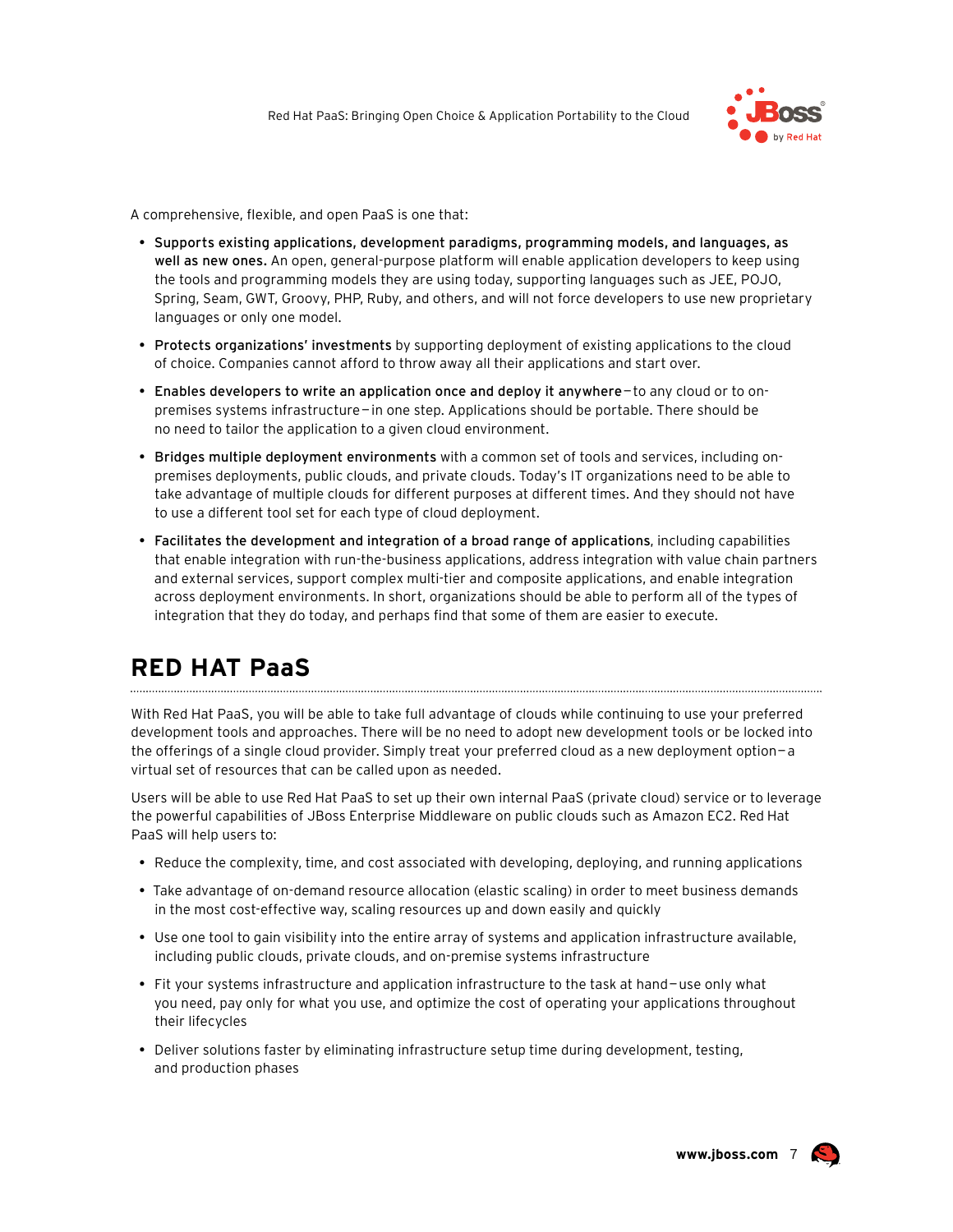

• Eliminate many time-consuming tasks associated with system and application management, including applying updates and upgrades, as well as managing different versions of hardware, operating systems, and middleware components, and ensuring compatibility among them

### **WHY RED HAT PaaS?**

Red Hat PaaS will deliver on many of the benefits you have come to expect from Red Hat, including openness and the proven capabilities of JBoss Enterprise Middleware. While many other PaaS offerings introduce a new proprietary application development environment and a rudimentary set of tools, Red Hat offers much more, including:

- Open choice in development languages and tools
- Open choice for deployment
- A comprehensive set of middleware services
- Enterprise-ready open source solutions
- Complete application lifecycle management



#### **RED HAT PaaS**

#### **OPEN CHOICE DEVELOPMENT**

- Keep your current development process. Developers can use their current preferred programming models and APIs for PaaS deployments, so organizations can leverage existing skill sets. Red Hat PaaS will support JEE, POJO, Spring, Seam, Struts, GWT, and multi-language (e.g. Groovy, and Ruby).
- . Optimize resource use during development and testing. When you take advantage of the cloud for development and testing of your application, you avoid the cost of acquiring and configuring infrastructure. Use only what you need, pay for only what you use, and scale the environment to suit production requirements when you are ready.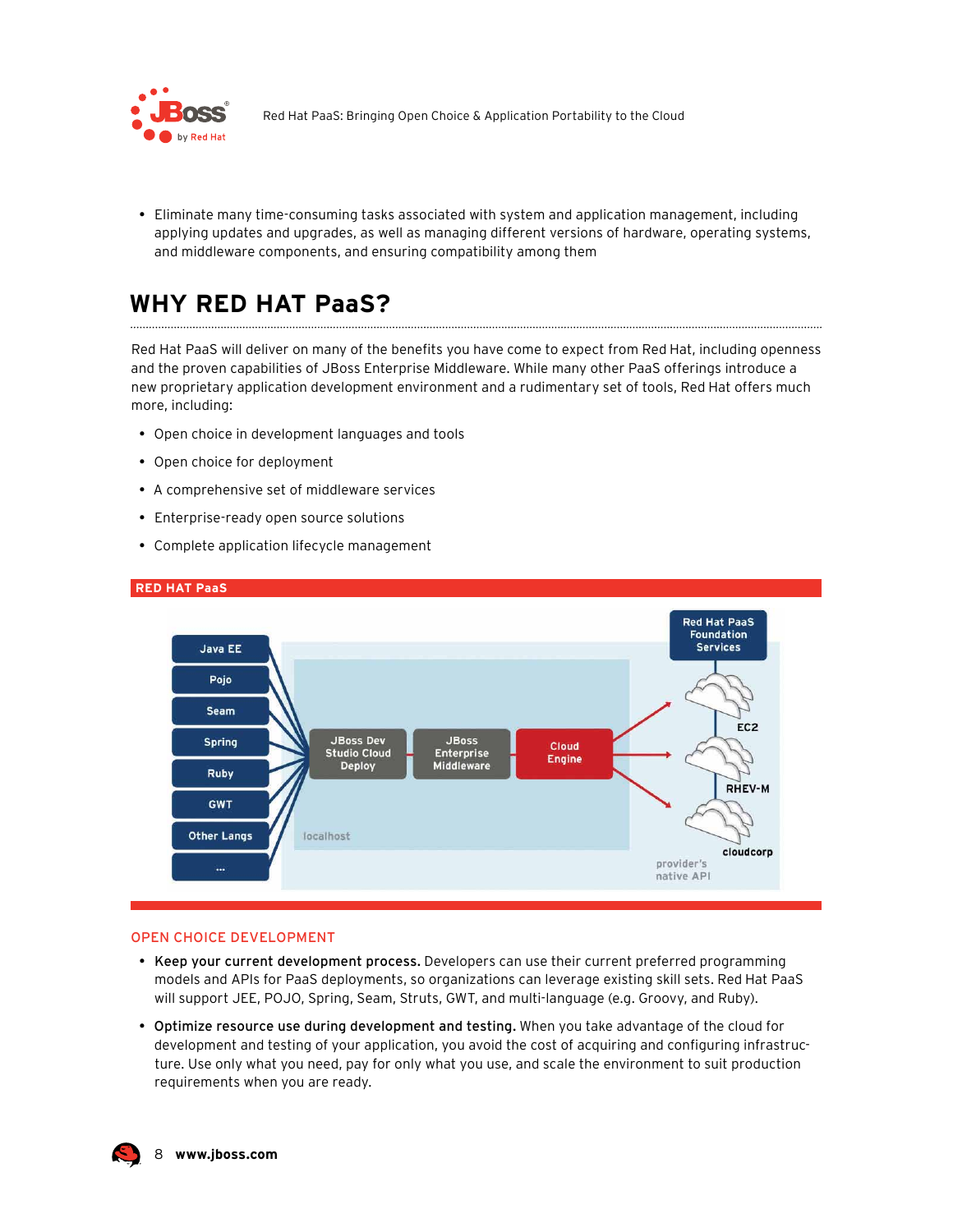

- . Run existing applications in the cloud. Any applications developed using Java standards will run in the cloud with no modification. There is no need to rewrite applications.
- Integrate applications across cloud and on-premise deployments using a full suite of integration capabilities.

#### **OPEN CHOICE DEPLOYMENT**

- Leverage the cloud while protecting your application investment. Red Hat PaaS will protect your application investment, enabling you to deploy new and existing applications to public and private clouds, to on-premise systems infrastructures, and to hybrid (cloud and on-premise) deployments. You can also redeploy easily among these environments.
- . Choose among a range of public and private cloud deployments. Images for Red Hat PaaS components will be available through a variety of public and private clouds, including private clouds based on Red Hat Enterprise Linux, Red Hat Enterprise Virtualization, and VMware ESX, as well as on public clouds, including Amazon EC2, based on Windows Hyper-V, and more.
- Eliminate maintenance headaches and incompatibility worries. There is no longer a need to manage versions of hardware, operating systems, and middleware-or the relationship between them. Leave these worries and the time-consuming update processes to your PaaS provider.
- Avoid deployment lock-in. As a consumer of cloud services, Red Hat's Open Choice approach enables you to choose the cloud provider with the most appealing offer at any given point in time, and instantly redeploy on a different cloud. Your workloads can run wherever you want them to run so there is no need, from a technical standpoint, to be locked into a single cloud vendor.
- Redeploy quickly in response to changing business requirements, requisitioning additional systems infrastructure, and application infrastructure components.
- Use one set of deployment tools across diverse, on-premises, public cloud, and private cloud deployments.

#### A COMPREHENSIVE SET OF MIDDLEWARE SERVICES

With Red Hat PaaS, organizations will be able to take advantage of a comprehensive middleware reference architecture and a comprehensive set of middleware services. While some PaaS offerings provide simple containers for basic web applications, Red Hat PaaS will bring the full power of the JBoss Enterprise Middleware portfolio to the cloud. This portfolio will include messaging services, transaction services, data services, and a broad range of integration services, among others. With Red Hat PaaS, developers can work with proven enterprise-class middleware as they create a broad range of applications, from simple web applications to complex transactional and composite applications.

#### **ENTERPRISE-READY OPEN SOURCE SOLUTIONS**

Unlike other PaaS solutions, many of which are proprietary, Red Hat PaaS will be delivered as open source software that represents the combined efforts of a vast open community and Red Hat software experts. Open source projects draw on the best thinking of a large number of professionals with varying business challenges and perspectives. JBoss Enterprise Middleware, in turn, draws on these projects to create products that are tested, proven, and ready for enterprise production environments.

Like the JBoss Enterprise Middleware platforms on which it is based, Red Hat PaaS will be thoroughly tested, hardened, and productized through a process that anticipates enterprise challenges and it will be backed by Red Hat's expert technical support.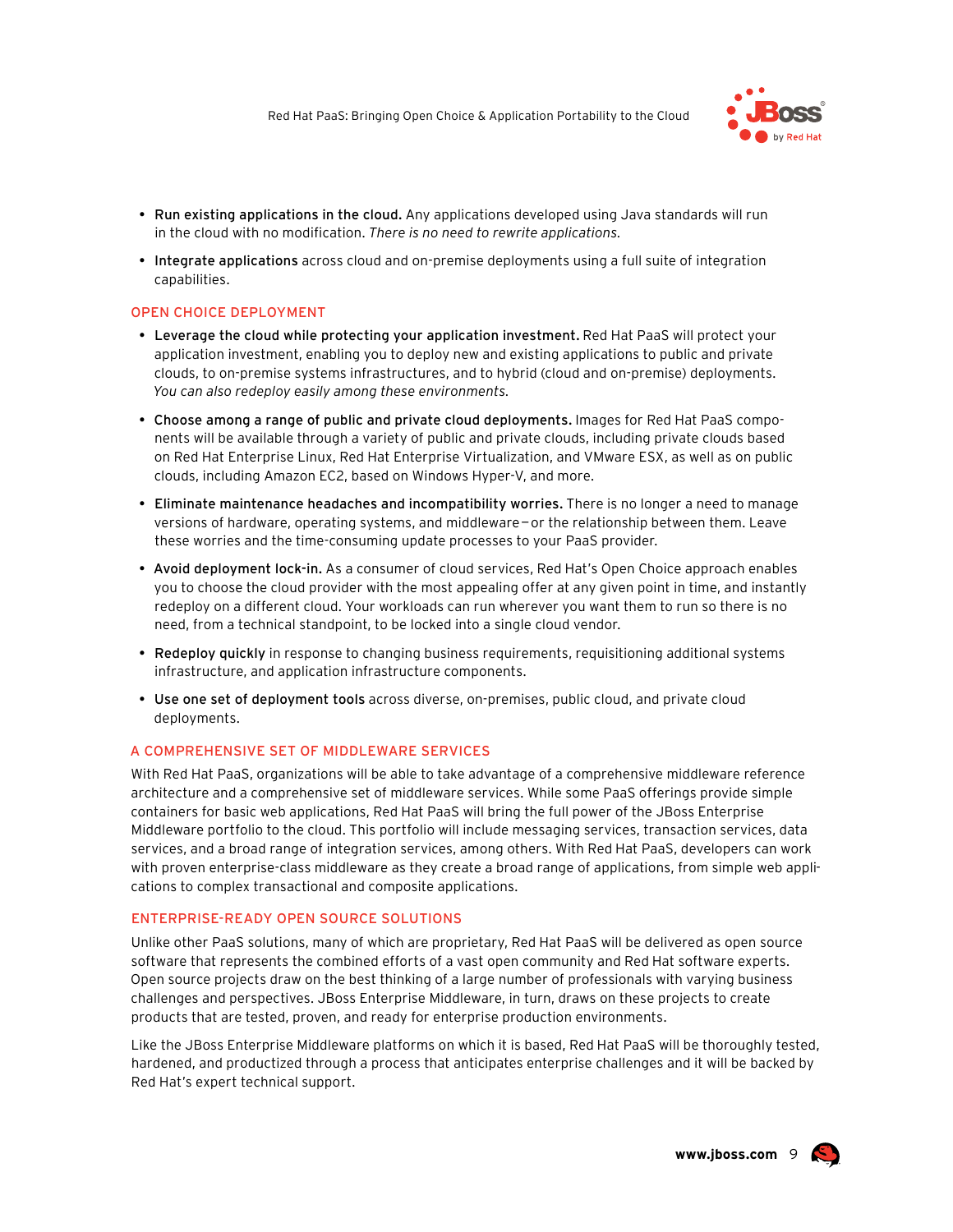

#### **COMPLETE APPLICATION LIFECYCLE MANAGEMENT**

Red Hat PaaS will provide all the tools necessary for streamlined management of the entire application lifecycle, wherever applications are deployed. Using a single PaaS environment, you will be able to:

- Develop and integrate applications. Ease management and maintenance of your developer tool environment by making JBoss Developer Studio and other application and integration services available in the cloud. Provision PaaS capabilities using a full set of access controls. Shorten development, testing, and maintenance cycles with easy infrastructure setup and tailored productivity tools.
- . Deploy and redeploy applications. View all the systems infrastructures available to you-public cloud, private cloud, and on-premise systems-in a single tool, selecting your deployment strategy from a full range of options. Unifying your entire application infrastructure (local and virtual) makes it easier to port applications and scale resources as needed.
- . Monitor and manage applications. Monitor all your application instances through a single tool set, regardless of where they are running. Observe demand patterns, add resources, change configurations, and take full advantage of the elastic scaling capabilities of one or more of your laaS services to optimize the resources available to your application while minimizing cost.

### **INSIDE RED HAT PaaS**

Red Hat PaaS will consist of two major sets of capabilities: Red Hat PaaS services and Red Hat cloud engine.

#### **RED HAT PaaS SERVICES**

Red Hat PaaS services are powerful application and integration runtime services whose APIs are used by application developers when they build applications. Each service can be run and scaled independently from the container, allowing developers and administrators to customize the application runtime environment for a given application and its workload. RESTful APIs make these services easy for developers to understand and use.

Currently, core infrastructure services that are provided by cloud vendors are limited to messaging and storage (persistence). While these types are sufficient for the most basic applications and proof-ofconcept projects, a broader range of services will be necessary for enterprise-grade applications and workloads. These will include the types of services described below, which have formed the core of enterprise middleware solutions for the past four decades. Cloud does not change the requirements for these services. In fact, cloud makes it even more imperative that people developing and deploying applications have access to these discrete services. JBoss Enterprise Middleware is the perfect point of departure for providing these services in Red Hat PaaS in a modular and dynamic fashion. As Red Hat announced in 2009, the Open Choice strategy, built around the re-architected JBoss Enterprise Application Server (EAP), allows for deployment profiles that support a targeted set of discrete or related services. Red Hat PaaS services, then, represent a straightforward next step in the evolution of middleware deployment.

#### **APPLICATION PLATFORM SERVICES**

Container services are the basic PaaS application services, supporting many different component models (e.g. JMX, POJO, OSGi), programming APIs (e.g. Java Enterprise Edition, Spring Framework, Seam, Struts, Google Web Toolkit), and languages (e.g. Java, PHP, Groovy, Ruby). Other application services will include:

• Messaging services to provide high-speed, reliable transport for application and service integration and interoperability

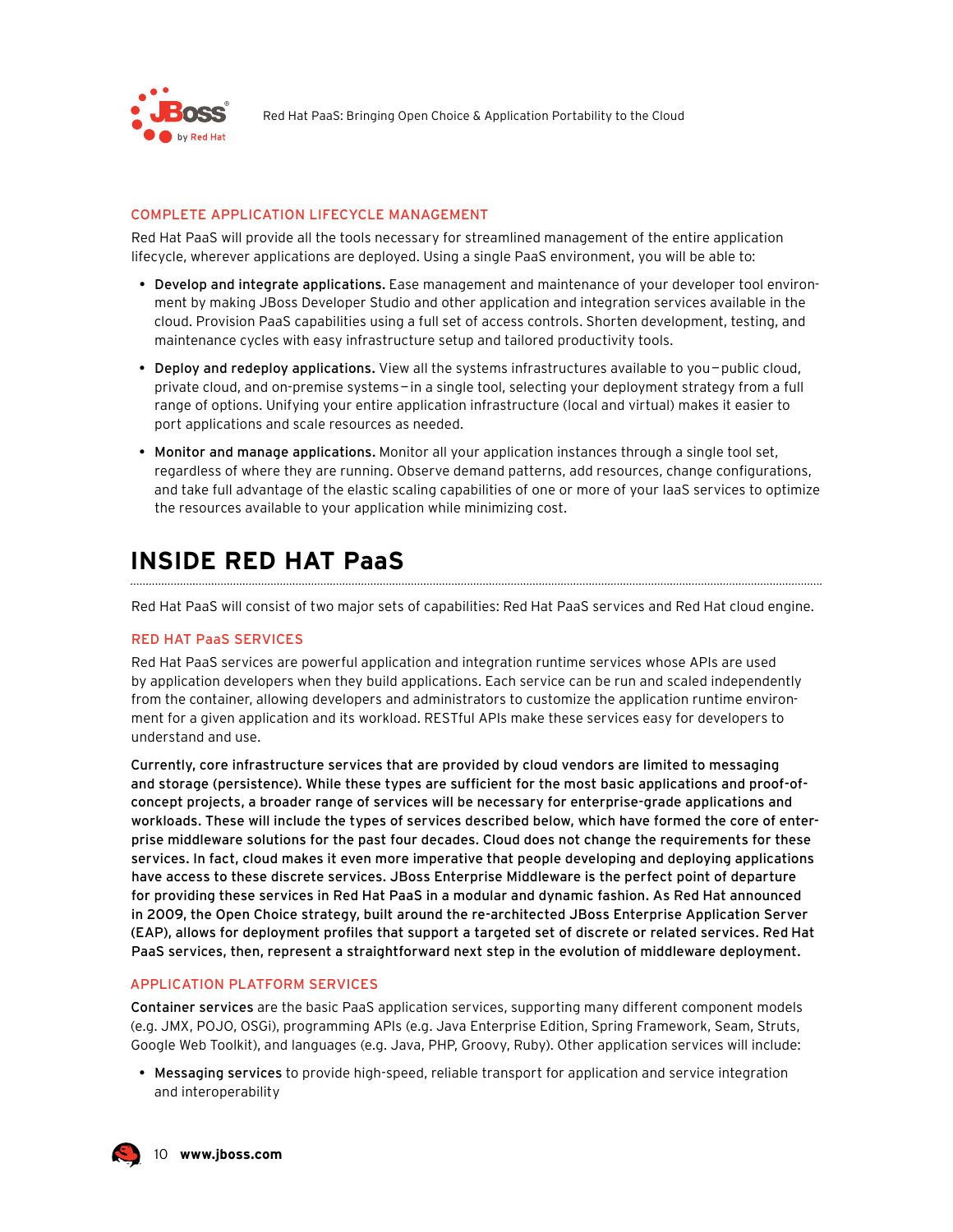

- Transaction services that deliver robust, reliable, two-phase commit transaction processing for enterprise applications
- Cloud-aware clustering services to deliver highly available PaaS services and applications to enterprise users and cloud service providers
- Storage services, enabling access to diverse types of storage ranging from unstructured storage to highly structured or specialized databases
- Data services, including a data abstraction layer for in-memory storage of data
- . Web services, including a complete web services stack for integrating with web services interfaces



#### **BUSINESS & INTEGRATION SERVICES**

Red Hat PaaS integration services will make integration capabilities from JBoss Enterprise Middleware available as PaaS services. These might include, for example:

- Integration services building on fast, reliable messaging services including mediation services that provide end-to-end connection among end points and APIs, offering translation, data federation, and registry services
- Presentation and user interaction services, to aid in the development of role-based and productive web-based user experiences
- Rules services, including a high-speed rules engine and business rules management service
- Business process services, including modeling, workflow, and orchestration of flow and monitoring

#### **RED HAT CLOUD ENGINE**

Red Hat cloud engine is a set of management and provisioning services-accessible through developer or administrator tools such as JBoss Developer Studio, JBoss Operations Network, or a browser interface-that will enable developers and administrators to create and manage their laaS and PaaS resources, so they can